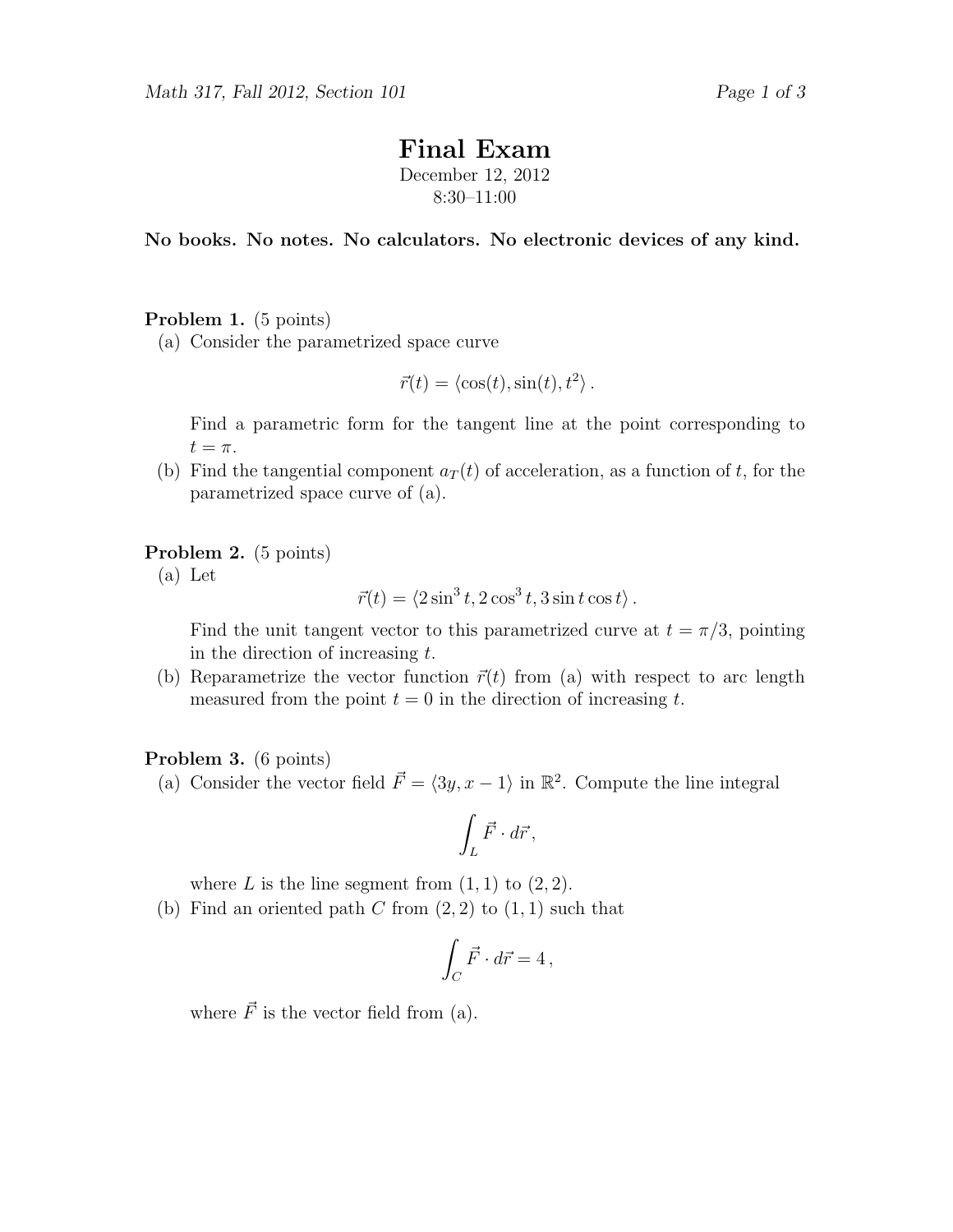#### Problem 4. (6 points)

- (a) Find the curl of the vector field  $\vec{F} = \langle 2 + x^2 + z, 0, 3 + x^2 z \rangle$ .
- (b) Let C be the curve in  $\mathbb{R}^3$  from the point  $(0,0,0)$  to the point  $(2,0,0)$ , consisting of three consecutive line segments connecting the points  $(0, 0, 0)$  to  $(0, 0, 3)$ ,  $(0, 0, 3)$  to  $(0, 1, 0)$ , and  $(0, 1, 0)$  to  $(2, 0, 0)$ . Evaluate the line integral

$$
\int_C \vec{F} \cdot d\vec{r},
$$

where  $\vec{F}$  is the vector field from (a).

## Problem 5. (6 points)

(a) Consider the surface  $S$  given by the equation

$$
x^2 + z^2 = \cos^2 y,
$$

Find an equation for the normal plane to S at the point  $(\frac{1}{2}, \frac{\pi}{4})$  $\frac{\pi}{4}, \frac{1}{2}$  $(\frac{1}{2})$ .

(b) Compute the integral

$$
\iint_S \sin y \, dS \,,
$$

where S is the part of the surface from (a) lying between the planes  $y = 0$  and  $y=\frac{1}{2}$  $rac{1}{2}\pi$ .

# Problem 6. (6 points)

- (a) Let S be the bucket shaped surface consisting of the cylindrical surface  $y^2$  +  $z^2 = 9$  between  $x = 0$  and  $x = 5$ , and the disc inside the yz-plane of radius 3 centered at the origin. (The bucket S has a bottom, but no lid.) Orient S in such a way that the unit normal points outward. Compute the flux of the vector field  $\nabla \times \vec{G}$  through S, where  $\vec{G} = \langle x, -z, y \rangle$ .
- (b) Compute the flux of the vector field  $\vec{F} = \langle 2 + z, xz^2, x \cos y \rangle$  through S, where  $S$  is as in  $(a)$ .

#### Problem 7. (6 points)

- (a) Find the divergence of the vector field  $\vec{F} = \langle z + \sin y, zy, \sin x \cos y \rangle$ .
- (b) Find the flux of the vector field  $\vec{F}$  of (a) through the sphere of radius 3 centred at the origin in  $\mathbb{R}^3$ .